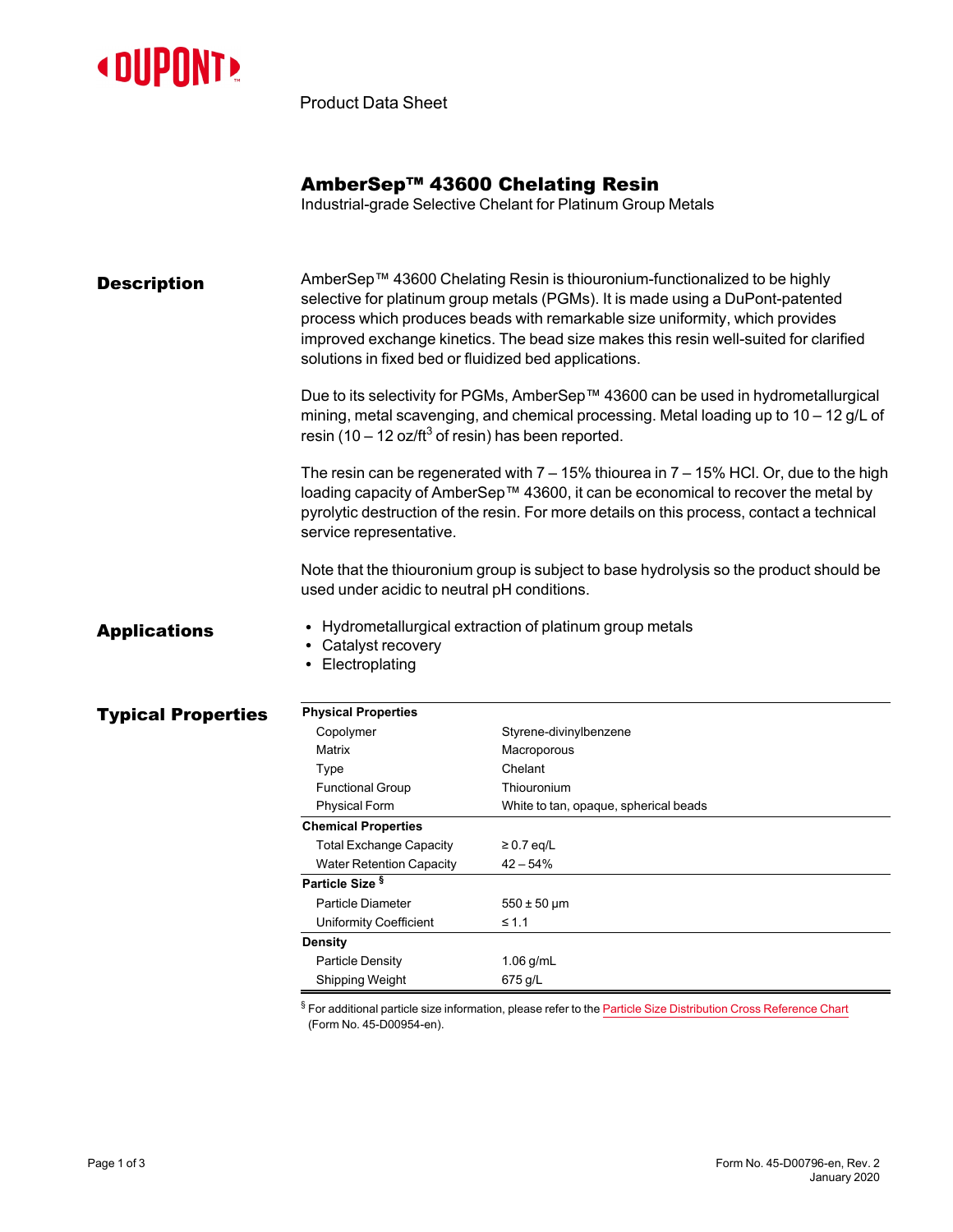# Suggested **Operating** Conditions

| <b>Maximum Operating Temperature</b> |                                                                                     |
|--------------------------------------|-------------------------------------------------------------------------------------|
| OH <sup>-</sup> Form                 | $60^{\circ}$ C (140 $^{\circ}$ F)                                                   |
| $Cl^-$ Form                          | 100°C (212°F)                                                                       |
| pH Range                             | $0 - 7$ (optimal)                                                                   |
| Bed Depth, min.                      | 910 mm (3.0 ft)                                                                     |
| <b>Flowrates</b>                     |                                                                                     |
| Service                              | $2 - 12$ BV*/h                                                                      |
| <b>Backwash</b>                      | See Figure 1                                                                        |
| Regenerant                           | 7 - 15% thiourea in 7 - 15% HCI or<br>pyrolytic destruction to recover the<br>metal |

\* 1 BV (Bed Volume) = 1 m $^3$  solution per m $^3$  resin or 7.5 gal per ft $^3$  resin

### **Hydraulic** Characteristics

Bed expansion of AmberSep™ 43600 Chelating Resin as a function of backwash flowrate at 25°C (77°F) is shown in [Figure 1.](#page-1-0) The flowrate necessary to achieve a desired bed expansion for other water temperatures can be calculated with the provided equations.

<span id="page-1-1"></span>Pressure drop data for AmberSep™ 43600 as a function of service flowrate at 20°C (68°F) is shown in [Figure 2](#page-1-1). The pressure drop for other water temperatures can be calculated with the provided equations.

<span id="page-1-0"></span>

# **Product** Stewardship

DuPont has a fundamental concern for all who make, distribute, and use its products, and for the environment in which we live. This concern is the basis for our product stewardship philosophy by which we assess the safety, health, and environmental information on our products and then take appropriate steps to protect employee and public health and our environment. The success of our product stewardship program rests with each and every individual involved with DuPont products—from the initial concept and research, to manufacture, use, sale, disposal, and recycle of each product.